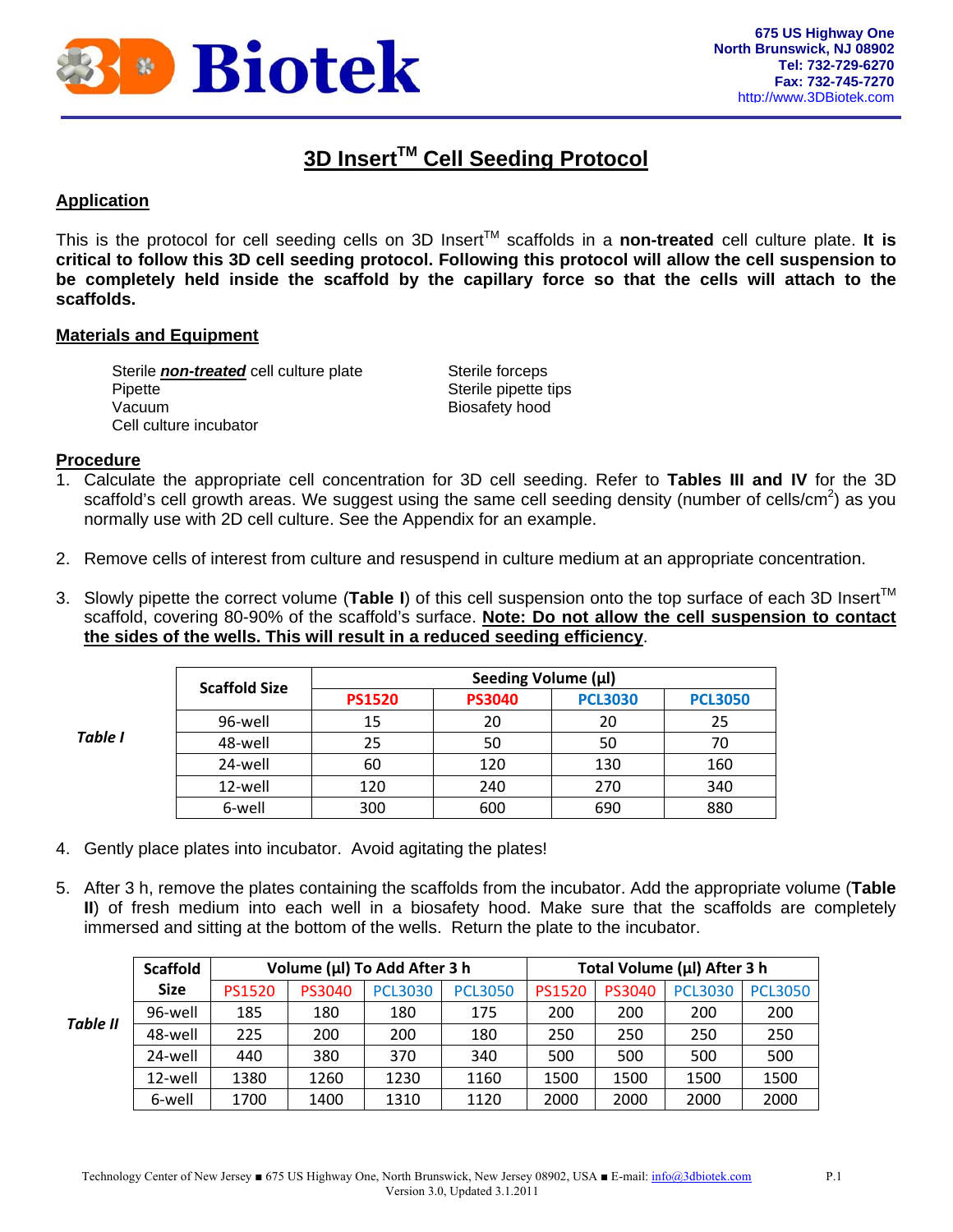

6. Continue with normal cell tissue culture until analysis.

| <b>Scaffold Size</b> | 2D Growth Area      | <b>3D Growth Area</b><br>(PS1520) | <b>3D Growth Area</b><br>(PS3040) | 3D/2D Ratio<br>(PS1520) | 3D/2D Ratio<br>(PS3040) |
|----------------------|---------------------|-----------------------------------|-----------------------------------|-------------------------|-------------------------|
| 96-well              | $0.32 \text{ cm}^2$ | $1.36$ cm <sup>2</sup>            | 1.21 $cm2$                        | 4.2                     | 3.8                     |
| 48-well              | 1.00 $cm2$          | 4.28 $cm2$                        | 3.78 $cm2$                        | 4.3                     | 3.8                     |
| 24-well              | 1.90 $cm2$          | 10.20 $cm2$                       | 9.56 $cm2$                        | 5.4                     | 5.0                     |
| 12-well              | 4.00 $cm2$          | 21.08 $cm2$                       | 19.65 $cm2$                       | 5.3                     | 4.9                     |
| 6-well               | 9.60 $cm2$          | 54.02 $cm2$                       | 52.10 $cm2$                       | 5.6                     | 5.4                     |

*Table III: Surface Area for Cell Seeding and Conversion Ratio from 2D to 3D PS Scaffolds* 

*Table IV: Surface Area for Cell Seeding and Conversion Ratio from 2D to 3D PCL Scaffolds* 

| <b>Scaffold Size</b> | 2D Growth Area      | <b>3D Growth Area</b><br><b>PCL3030</b> | <b>3D Growth Area</b><br><b>(PCL3050)</b> | 3D/2D Ratio<br>(PCL3030) | 3D/2D Ratio<br>(PCL3050) |
|----------------------|---------------------|-----------------------------------------|-------------------------------------------|--------------------------|--------------------------|
| 96-well              | $0.32 \text{ cm}^2$ | 2.03 $cm2$                              | 1.53 $cm2$                                | 6.3                      | 4.8                      |
| 48-well              | $1.00 \text{ cm}^2$ | 7.74 $cm2$                              | 6.08 $cm2$                                | 7.7                      | 6.1                      |
| 24-well              | $1.90 \text{ cm}^2$ | 18.28 $cm2$                             | 13.74 $cm2$                               | 9.6                      | 7.2                      |
| 12-well              | 4.00 $cm2$          | 39.27 $cm2$                             | 27.90 $cm2$                               | 9.8                      | 7.0                      |
| 6-well               | 9.60 $cm2$          | 99.21 $cm2$                             | 75.62 $cm2$                               | 10.3                     | 7.9                      |

## **For further support, please visit us at http://www.3DBiotek.com**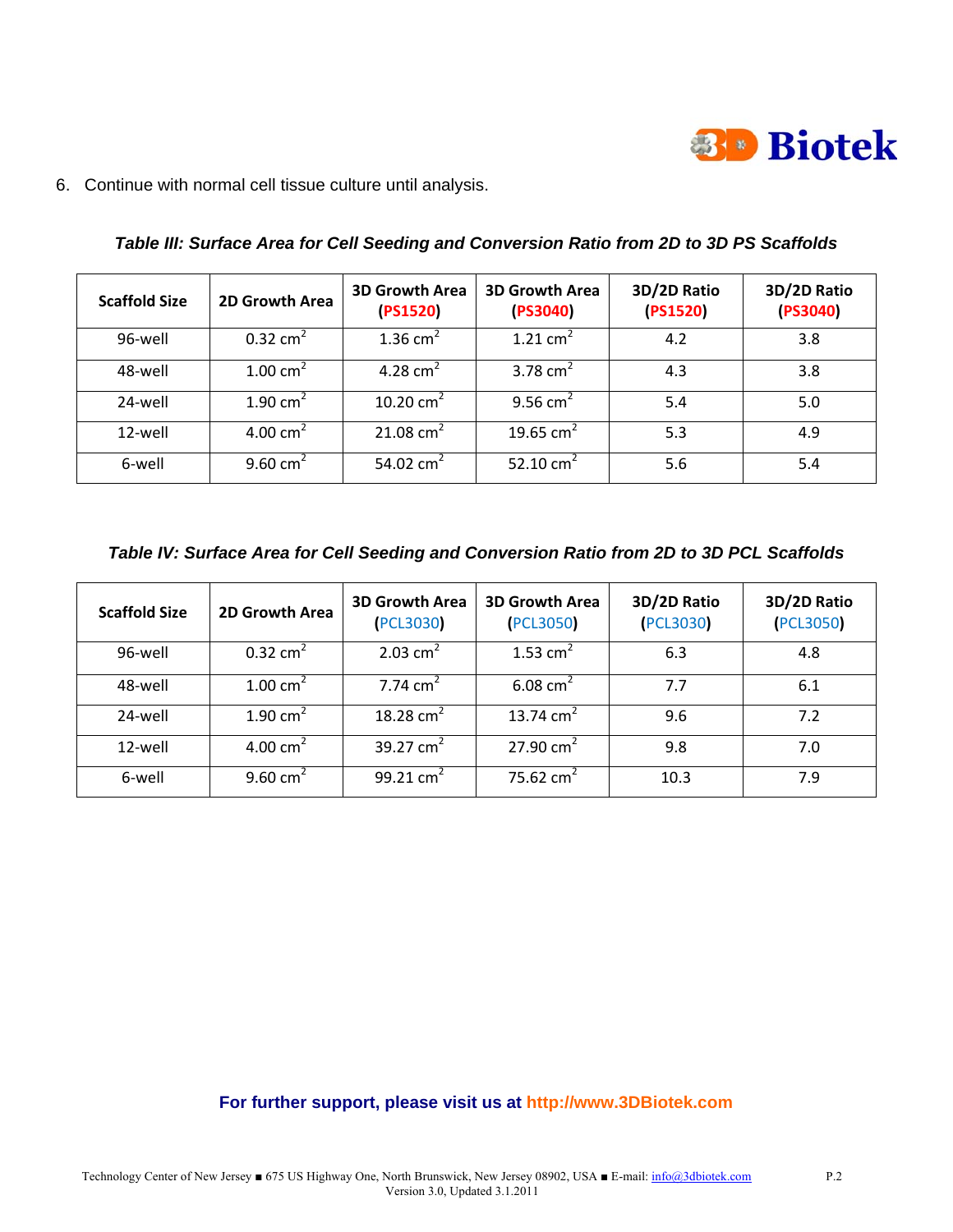

## **APPENDIX**

## **An Example of How to Calculate The Cell Suspension Concentration for 3D Scaffolds Seeding**

We suggest using the same cell seeding density (number of cells/cm<sup>2</sup>) as you normally use with 2D cell culture. However, because the 3D Insert™ provides a much higher surface area (**Tables III-IV**) than a traditional 2D well, you will need to seed more cells in each scaffold than you normally would in a 2D well. Below is a 3D cell seeding example for seeding cells on a total of 24 scaffolds in a 96-well package of 3D Insert<sup>™</sup>-PS152096-24.

- a. Assume you will need to seed 1,000 cells in each well of a 96-well plate when you perform 2D cell culture. When conducting your experiment using the 3D Insert™–PS152096-24, you will need to seed 1,000 x 4.2 = 4,200 cells in each 3D scaffold, because the surface area of the 96-well 3D Insert<sup>TM</sup>-PS152096-24 is 4.2 times greater (the factor in column 5 of **Table III**) than the surface area of a traditional 2D, 96-sized well. **NOTE: Be sure to use the appropriate ratio listed in Tables III and IV for your experiment.**
- b. These 4,200 cells will be in a medium volume of 15 µl (the seeding volume for a 96-well 3D Insert<sup>TM</sup>-PS152096-24). Thus, the cell suspension concentration you need to prepare will be 4,200/0.015 ml  $=$ 280,000 cells/ml.
- c. A normal 3D Insert<sup>TM</sup>-PS152096-24 package contains 24 scaffolds. For an experiment using all of these scaffolds at a concentration of 280,000 cells/ml, you will need a total cell suspension of 24 x 0.015 ml = 0.36 ml to seed all 24 scaffolds. Be sure to prepare more cell suspension in order to compensate for possible pipette loss. We typically prepare an extra volume for two extra scaffolds. In this case, the extra volume is  $2 \times 0.015$  ml = 0.03 ml. Therefore, the total cell suspension volume for seeding is  $0.36$  ml +  $0.03$  ml =  $0.39$  ml.
- d. Using your original/stock cell suspension, make a total 0.39 ml of 280,000 cells/ml cell suspension. This is the working volume and concentration necessary to seed 24 3D Insert<sup>TM</sup>-PS152096-24 scaffolds.

## **For further support, please visit us at http://www.3DBiotek.com**